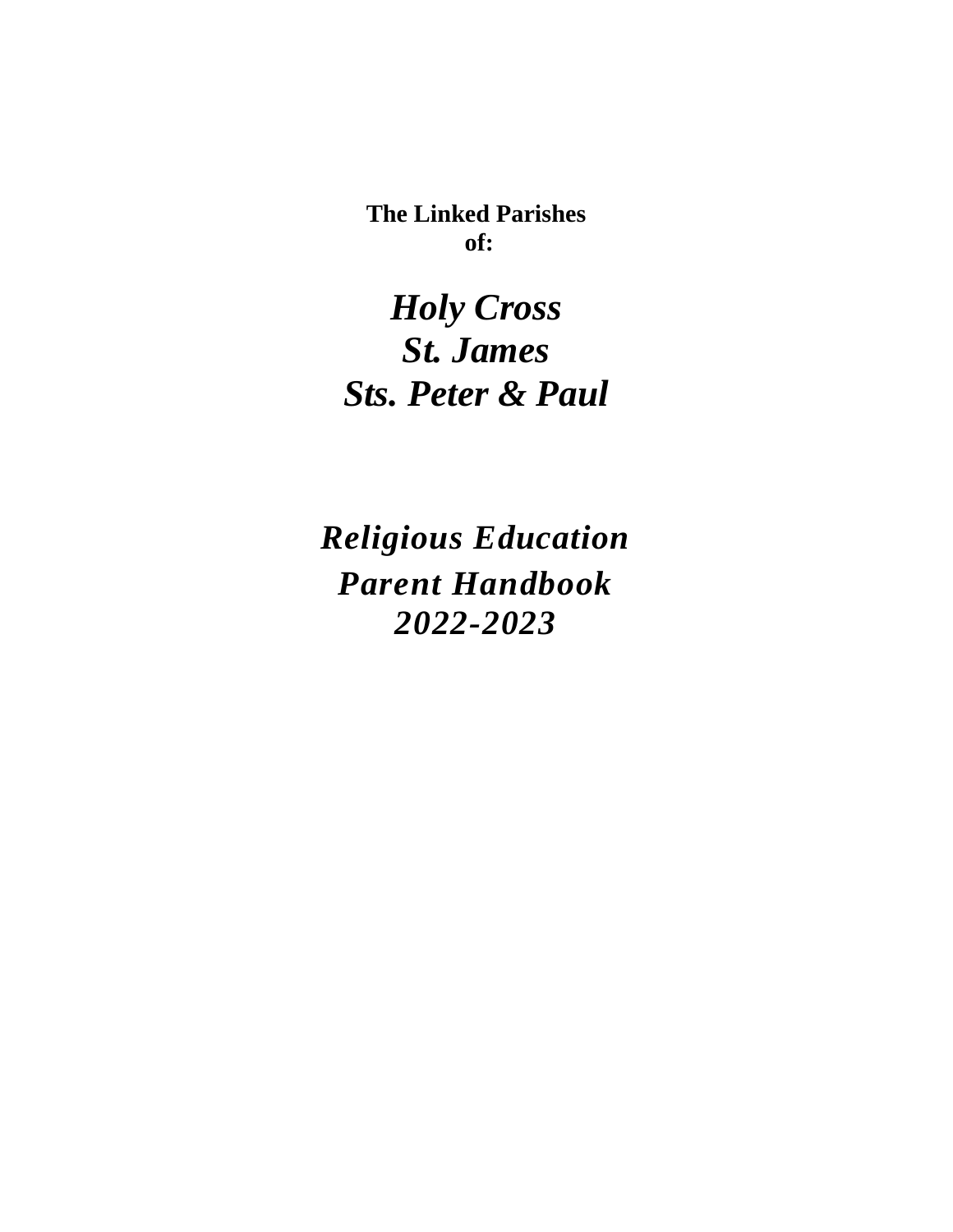#### **Non-discrimination Policy**

The Linked Parishes of Holy Cross/St. James/Sts. Peter & Paul Religious Education Program of the Diocese of Evansville admits students of any race, color, sex, nationality, and ethnic origin to all the rights, privileges, programs, and activities generally accorded or made available to students in the program. It does not discriminate on the basis of race, color, sex, nationality, and ethnic origin in administration of educational policies, admission programs, or other parish-administered programs.

#### **Admissions/Class assignment**

Admission/assignment to classes is based on the students' age/class they attend in school. Students are automatically promoted to the next grade at the end of each year. Any class assignments will remain in place for the entire year unless extraordinary circumstances occur. Any change in classes must first be addressed by the CRE, Asst. to CRE and the Pastor.

#### **Arrival of Students**

Students should be dropped off in front of church between 6:15 and 6:30 p.m. The rosary will be prayed at 6:15 and opening prayer and announcements will follow in church. Students will then be dismissed with their catechists to their respective classrooms.

Do not park in the parking lot inside the playground. This area is used for dismissal.

#### **Dismissal:**

**Holy Cross/St. James' students** will be picked up in **FRONT** of school. Parents are to enter Haubstadt using Main Street. Turn right onto Gibson Street and then right again onto Vine Street. Cars will exit out onto West Street. **Sts. Peter & Paul students** will be picked up in **BACK** of school. Parents are to enter Church St. from Race St. & turn into the parking lot in **BACK** of school heading north. They will pick up their students at the **School Entrance # 8** & exit to the right on W. Oak St.

At time of dismissal, students may leave in the following ways:

- A. Will be picked up in the HC/St. James' Line **(Front of school).**
- B. Will be picked up in the Sts. Peter & Paul Line (**Back of School**).
- C. Will be driving self from Religious Ed class.
- D. Will be riding home with and Older Sibling, who is attending Rel Ed classes. (Younger siblings K-6 should be picked up at their classroom by older brother or sister.)
- E. Students Grades 7 and up that will be walking home, to a grandparents' home or friend's home.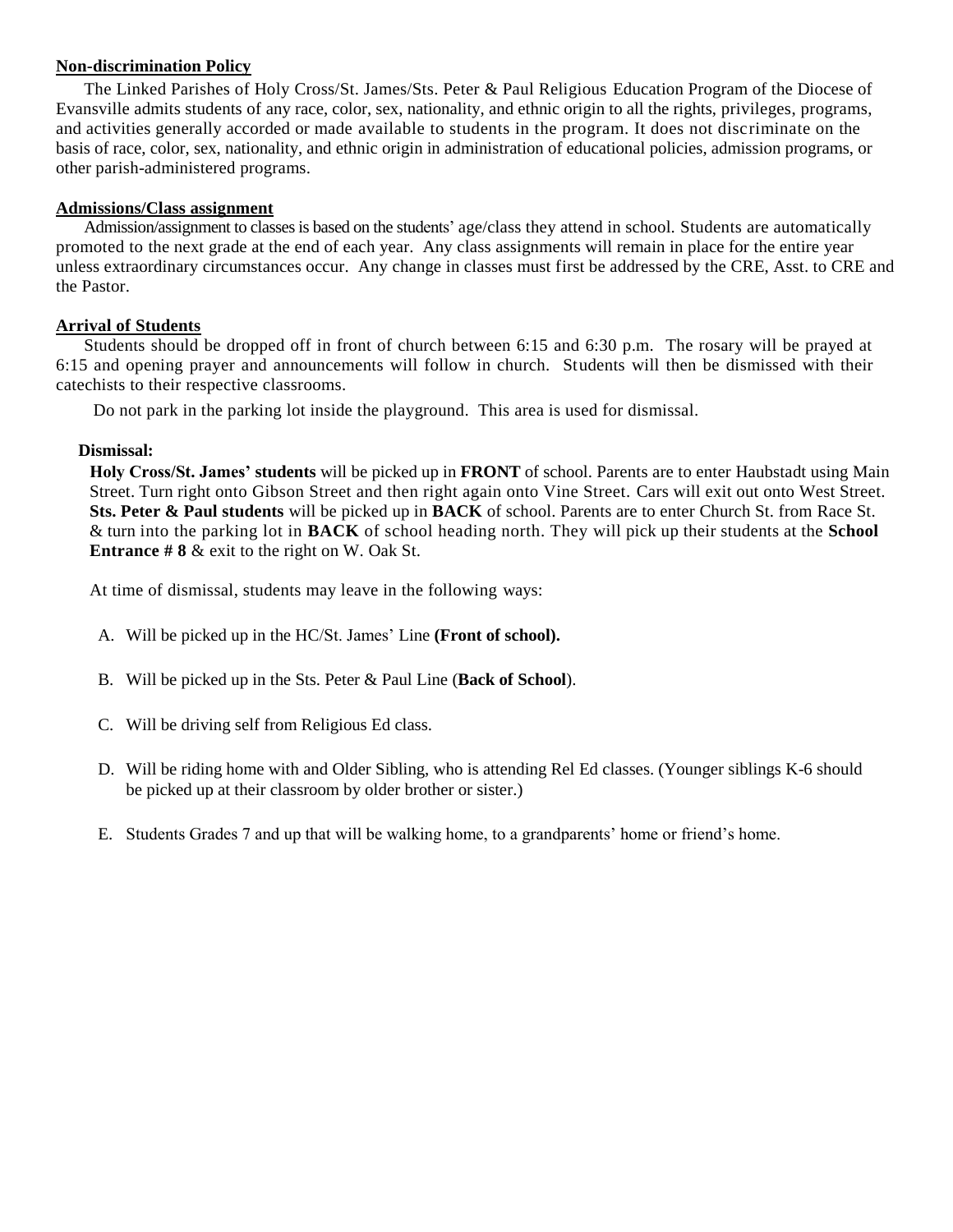# **Attendance**

Regular attendance at class is essential to a student's success. Students are expected to attend all scheduled classes. Attendance is recorded each time class meets. Attendance records are kept on file in the religious education office at the completion of the year.

Prompt arrival at class is expected of all students. **If students arrive late they should report to the office so they will not be counted absent**. **Parents should report absences to the Coordinator of Religious Education by emailing [lgoedde@evdio.org](mailto:lgoedde@evdio.org) or calling 812-768-6457.** Irregular attendance will be brought to the attention of the Coordinator of Religious Education by the Catechist and addressed with the parents.

## **Behavior & Discipline**

We are about the task of religious education. This includes not only the passing on of our Catholic religion, but also, living as disciples. The behavior of students should reflect respect. The principles are: respect others and their belongings; respect all parish/school property; be prepared to learn by being prepared for class; share your faith; do your own work; show appropriate behavior in the classroom, hallway, Church, all parish places. Language and actions should also be respectful and courteous to all people, students, Catechists, visitors, parish staff.

Each student has a responsibility to his/her fellow students and to the Catechists and staff to create and maintain a Christian atmosphere. The following behaviors are not part of a Christian atmosphere:

disrespect/inappropriate language; vandalism; cheating; excessive talking and noise in the classroom, hallway, or other areas; disruptive behavior in class or the building; fighting.

If the catechist feels a student is not following these behaviors, he/she will issue a warning to the student, discussing if necessary how the student is being disruptive. The catechist will also discuss the issue with the CRE. If the student continues to be disruptive/disrespectful, the student will be sent home with a Code of Conduct Form (see attachment) signed by the teacher and the CRE, requesting a parent to join their child in class the next week. This is the only way the child can return to the classroom. Three forms on file can lead to dismissal from the program. **This policy will be strictly enforced.**

Parents are our resource for help with a behavioral need. The Catechist with the Coordinator of Religious Education will seek the parents' suggestions as to the cause of inappropriate behavior. This collaboration will result in positive approaches to working with/ending the behavior and be a benefit to the students.

# **Cancellation of Classes**

The Coordinator of Religious Education, Asst. to CRE and/or Catechists will inform families of the cancellation of classes due to weather or any other emergency by School Messenger. We ask that you provide us with an emergency contact number and keep this updated throughout the year to we can reach you in the event of an emergency.

When Gibson County schools are NOT in session due to bad weather, Religious Education Classes will be cancelled for that evening. **If weather conditions develop rapidly, please use your own discretion as to whether it is safe for your student to attend Religious Education classes that evening. Always notify us if your student will not be attending class.**

#### **Care for Facilities & Materials**

We share our classrooms, library, gathering areas, and rest-rooms with all of the members of our parish. Students are expected to keep the classroom and spaces they use as clean as or cleaner than they found them. Students are not allowed to have or chew gum in any classroom. Students are expected to take good care of their textbooks and all other materials they use. They are not to be torn, tattered, or otherwise misused.

#### **Class Time**

Wednesday evening at 6:30-7:45 p.m. is Religious Education for all students from K-12, at the Sts. Peter and Paul Campus. Please arrive promptly at 6:30 p.m. for prayer. If not, this delays class time for all teachers and students.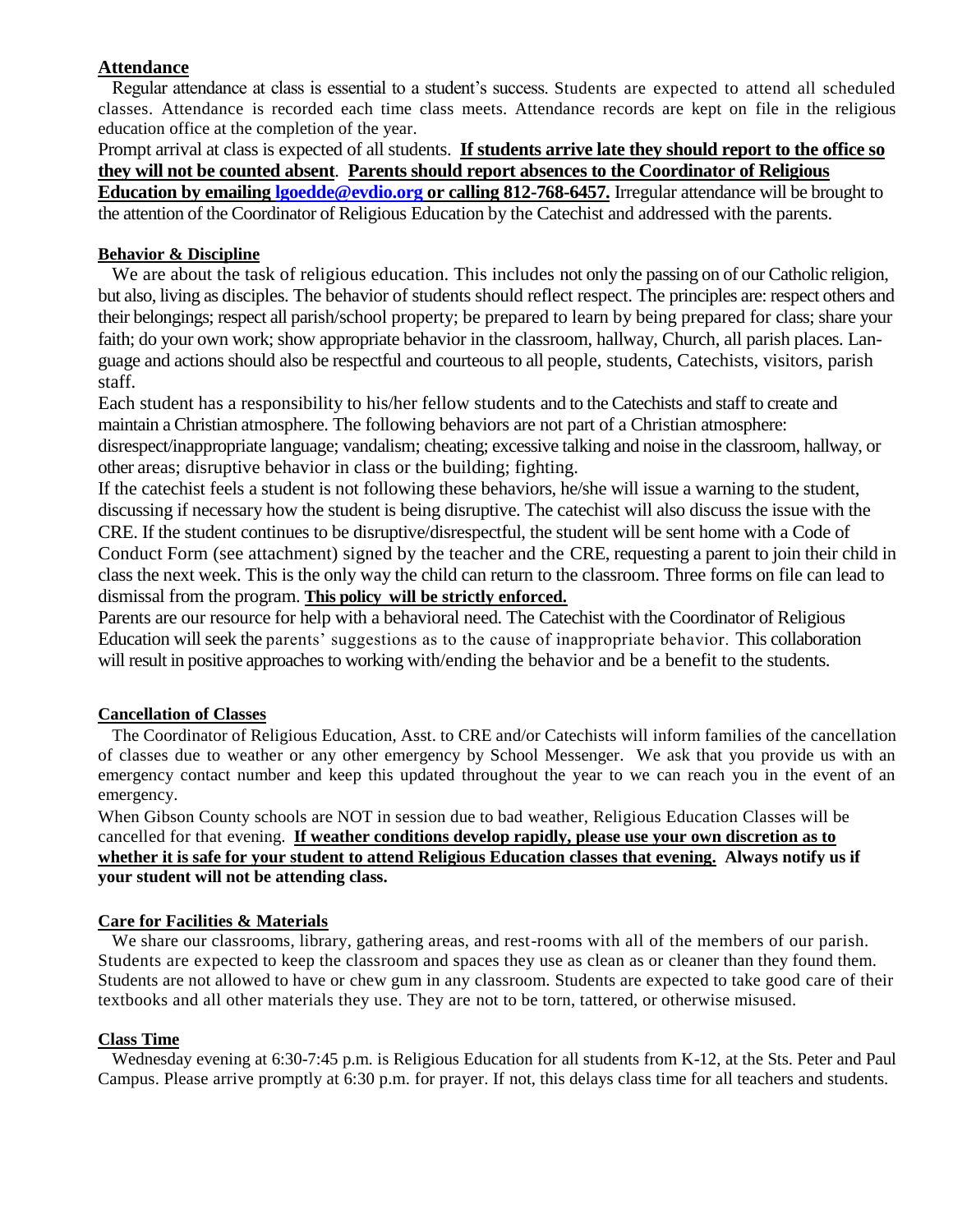#### **Code of Christian Conduct**

The students' interest in receiving a quality, morally based religious education can only be served if students, parents, and religious education personnel work together. Normally, differences between these individuals can be resolved. In some rare instances, however, the Religious Ed program may find it necessary, in its discretion, to require parents/guardians to withdraw their child.

It shall be an express condition of enrollment that the student behaves in a manner, both on and off campus that is consistent with the Christian principles of the religious education program as determined by the school in its discretion. These principles include, but are not limited to any policies, principles, or procedures set forth in any student parent handbook.

It shall be an express condition of enrollment that the parents/ guardians of a student shall also conform themselves to standards of conduct that are consistent with the Christian principles of the religious education program, as determined by the religious education program in its discretion. These principles include, but are not limited to, any policies, principles, or procedures set forth in any student/parent handbook.

These Christian principles further include, but are not limited to, the following:

- 1. Parents/guardians are expected to work courteously and cooperatively with the religious education program to assist the student in meeting the academic, moral, and behavioral expectations of the religious education program.
- 2. Students and parents/guardians may respectfully express their concerns about the religious education operation and its personnel. However, they may not do so in a manner that is discourteous, scandalous, rumor driven, disruptive, threatening, hostile, or divisive.
- 3. These expectations for students and parents/guardians include, but are not limited to, all religious education sponsored programs and events.

The religious education program reserves the right to determine, in its discretion, which actions fall short of meeting the Christian principles of the religious education program. Failure to follow these principles will normally result in a verbal or written warning to the student and/or parent/guardian and normally will first result in disciplinary action short of a requirement to withdraw from the religious education program. Also, the religious education program reserves the right to determine, in its discretion, when conduct is of such a severe nature as to warrant immediate action without a warning and/or without an intermediate step short of withdrawal (see attachment).

#### **Communication**

Communication among families, Catechists, the Sacramental Coordinator, and the Coordinator of Religious Education is encouraged. The religious education program is in place to support you, the parents, who are the primary educators of your children. Communication among everyone will help everyone meet the needs of the students.

#### **Bulletin/Parish Newsletter:**

News items and information related to the religious education program will be published in the weekly parish bulletin at church and the quarterly parish newsletter that is sent to your homes. Please watch these publications for dates, information, and articles.

#### **Websites:**

Parents/students can also use the websites of our parishes.

Holy Cross - *www.holycrossparish.info*  St. James – *[www.stjameshaubstadt.com](http://www.stjameshaubstadt.com/)*

Sts. Peter and Paul – *[www.stsppchurch.com](http://www.stsppchurch.com/)*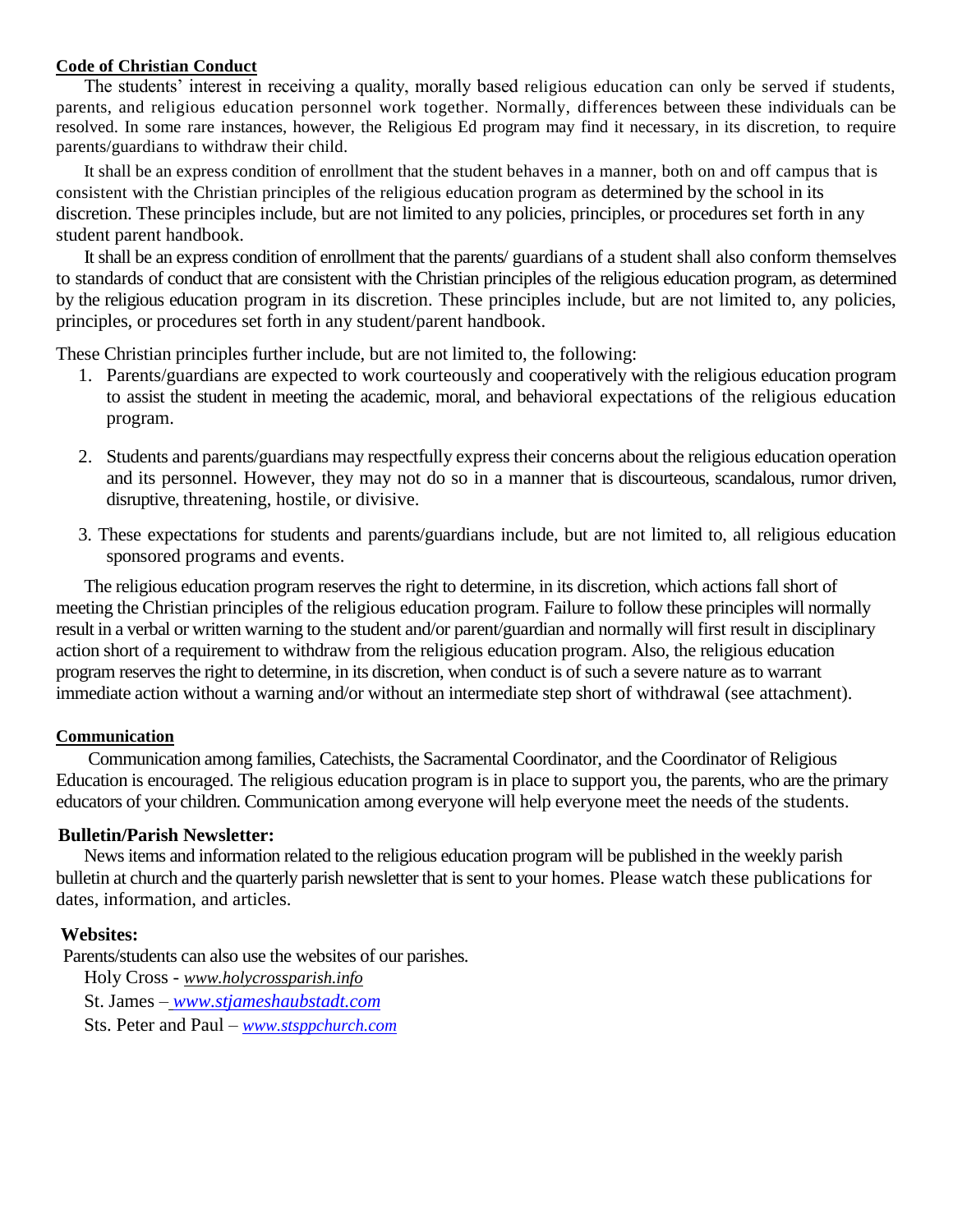## **Diocesan Newsletter/Local Media:**

We also encourage communication through the use of the "Message", the diocesan paper, or perhaps local media. Please read, decide, and sign the Media Release section on the bottom of the Handbook Agreement signature sheet for this option.

#### **The following Statement is subject to change regarding updated COVID protocols.**

Do not send your students to class if they are showing any of the following symptoms; Fever, Shortness of Breath, Dry Cough, Runny Nose, Sore Throat, and Reduced/Altered taste. If a student has a temperature of 100.0 or higher, they must be fever free for 72 hours before coming to Religious Ed class.

#### **Emergency/Disaster Safety**

Emergency drills will be conducted periodically. The religious education program has an emergency plan. Students are to follow instructions of their Catechist. The School Reach program will be used in the event of other urgent matters that need the parents' attention. Further instructions will be given by phone call or text. **Emergency Information** 

Parents/guardians are required to complete an Emergency Information Form AND an Emergency Information and Medical Treatment Consent Form as part of the registration process. A copy of these forms is kept in the religious education office and in the classroom for Catechist information. Please advise us of any changes throughout the school year.

#### **Illness or Injury or Accident**

Accidents or injuries occurring to students while at religious education class will be reported to the Coordinator of Religious Education and will be recorded. Duplicate copies of reports will be made so a copy can be kept at the parish and another given to the parents and another given to the diocesan insurance agent as necessary. Only emergency care can be given in the classroom/at the parish. No medication, including aspirin, ibuprofen, or acetaminophen, etc. may be given without written permission of parents/guardians. Reporting to parents/ guardians will occur through the Coordinator of Religious Education or Catechist.

#### **Mission and Stewardship**

The religious education program supports families and the parish in their education and practice of stewardship and missionary support. Holy Cross/St. James/Sts. Peter & Paul parishes are active in supporting people and agencies in need. This mission spirit will be continued and encouraged in our religious education program. Volunteers for: Dinners, Auction, Children's tithing envelopes, mission projects etc. Any official mission/stewardship program will be published in the parish bulletin or newsletter or information will be sent home with the students.

The religious education program supports and educates the students whenever possible in the understanding and practice of stewardship of time, talent, and treasure.

#### **Off Limit Areas**

The parish property/school is maintained and operated for the benefit of our students However, common sense and

safety considerations dictate the designation of a few off limit areas where students are not allowed. These areas include:

ALL Parish offices, the boiler room, storage areas, teacher's work rooms, kitchen and maintenance area and closets, and the septic system area outside. Students are expected to cooperate and refrain from being in these areas. Catechists will supervise students as they use or access rooms and spaces in the parish.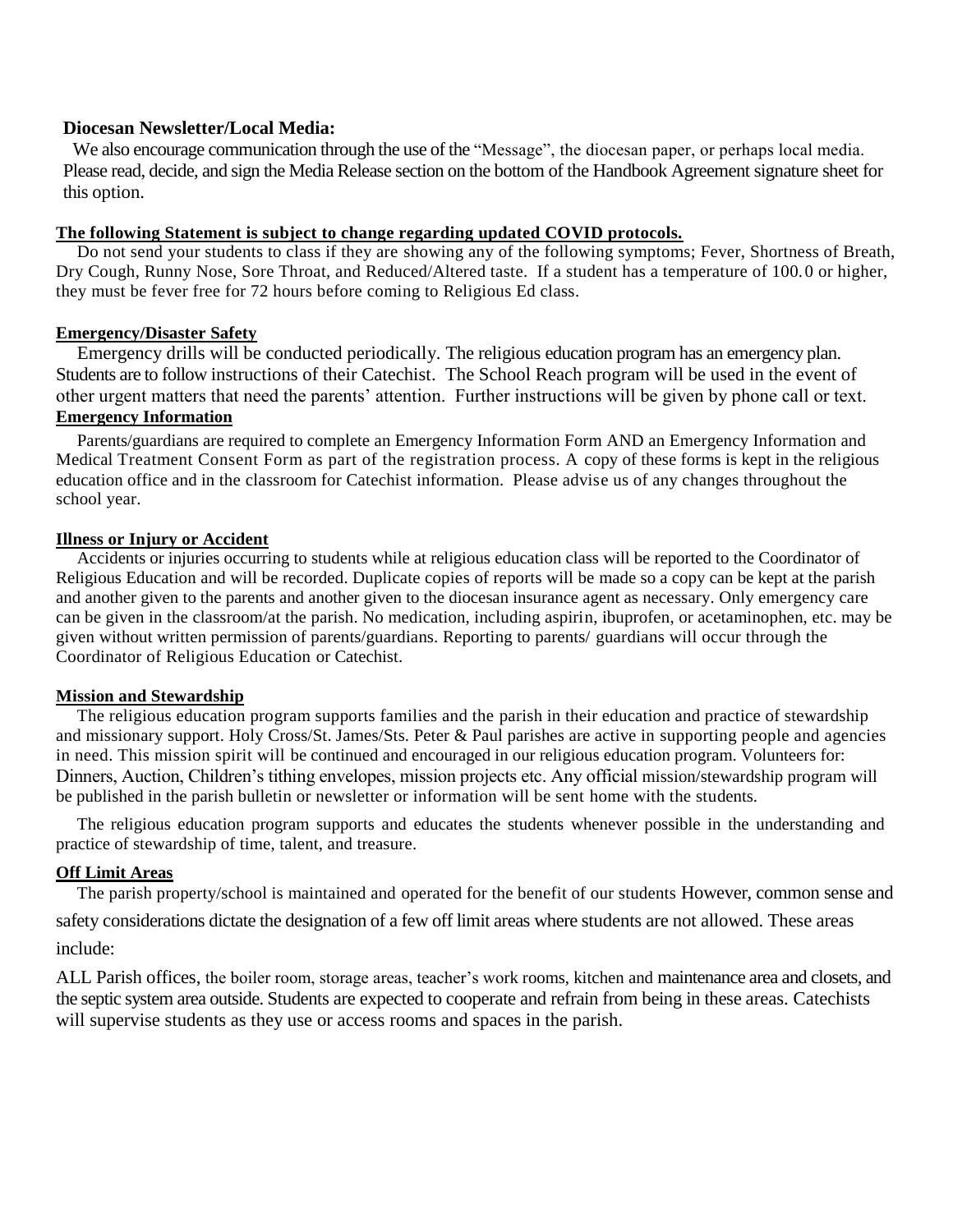#### **Registration and Fees**

We **WILL NOT** accept any registrations after **August 10** or after reaching our **CAP SIZE** for the Grade level**.** Thank you for your understanding & patience.

Registration of students for religious education program is required. Registrations will be mailed out to current students. All new students may obtain a registration on-line at [www.holycrossparish.info](http://www.holycrossparish.info/) [www.stjameshaubstadt.com](http://www.stjameshaubstadt.com/) or [www.stsppchurch.com.](http://www.stsppchurch.com/) Forms are also available in the back of church. Registration fees are charged for all students to help cover the cost of textbooks and materials. Additional fees may be charged for students in sacramental preparation programs to help defray the costs of supplementary materials and retreats.

## **Search Policy**

The Coordinator of Religious Education, Asst. to CRE and Catechists may search students and their personal belongings if they have a reasonable suspicion, based upon the totality of the circumstances, for suspecting the search will turn up evidence that the student has violated or is violating either the law or religious education program safety rules.

## **Telephone**

The telephone is a business phone and will be used by students only at the discretion and supervision of the Catechist and/or Coordinator of Religious Education & Asst. to CRE. The phone may only be used in case of emergency. Most student situations can result in the call being made for them. The only phone that is made available is in the religious education office.

**NO cell phone usage** permitted in the classroom. If they ring during class time they will be held by the CRE until class is over.

# **Journals**

Journals or writing activities that are done in the classroom may be read by the Catechist. Confidentiality does not extend to students' writing. Any information in a journal or writing that may indicate harm to self or others will be reported to the Pastor, Coordinator of Religious Education, parish staff, parents, and the appropriate authorities.

# **Vandalism**

Willfully damaging or destroying parish property is cause for immediate suspension and possible expulsion. Damage caused by vandalism by a student is to be paid for by the student. If a student accidentally causes damage, he/she should report the damage to his/her teacher immediately so that it is not misconstrued as vandalism.

## **Visitors**

Anyone who comes to visit during religious education class time should report to the front desk upon entering the building. Please see the Coordinator of Religious Education or the Asst. to the Coordinator of Religious Education.

#### **Withdrawals**

If a student will be withdrawing from religious education classes during the year, parents should notify the Coordinator of Religious Education as soon as possible.

## **Zero Tolerance**

Possession of and/or bringing onto parish grounds any form of drugs, alcohol, guns/weapons, or any substance that could pose a danger to oneself or to another person is grounds for automatic suspension and/or expulsion from the religious education program.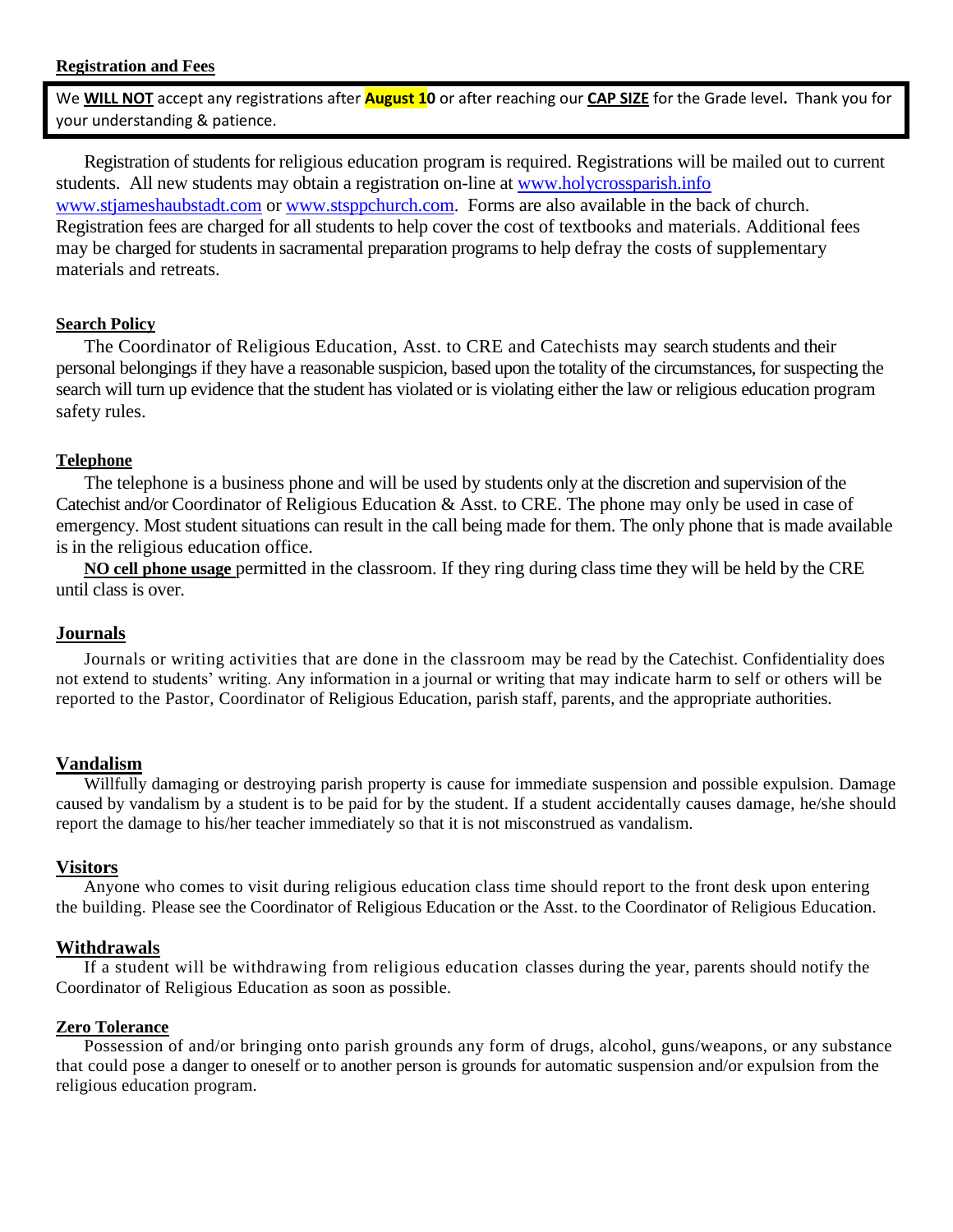# **Any form of bullying will not be accepted**.

**Bullying Statement:** Bullying is an intentional act of aggression causing embarrassment, pain or discomfort to another person. It is a consistent pattern of disrespect of one or more students by another. It is an abuse of power which can take many forms: physical (hitting, kicking, shoving, spitting); verbal (taunting, teasing, degrading social or sexual comments, rumor spreading); non-verbal (threatening gestures, exclusion, Internet, Text Messaging via cell phones, Instant messaging or any type of social media). Bullying may constitute grounds for detention, suspension, or expulsion. Our School embraces the following as school rules against bullying:

We will not bully others.

We will help students who are bullied.

We will include students who are easily left out.

When we know somebody is being bullied, we will tell an adult at school and at home.

Please contact Fr. Christopher Droste, Pastor, Laura Goedde - CRE, Liz Hirsch - Asst. to CRE, Shelley Weiss - Sacramental Coordinator or one of the teachers, or any adult involved here if you feel threatened.